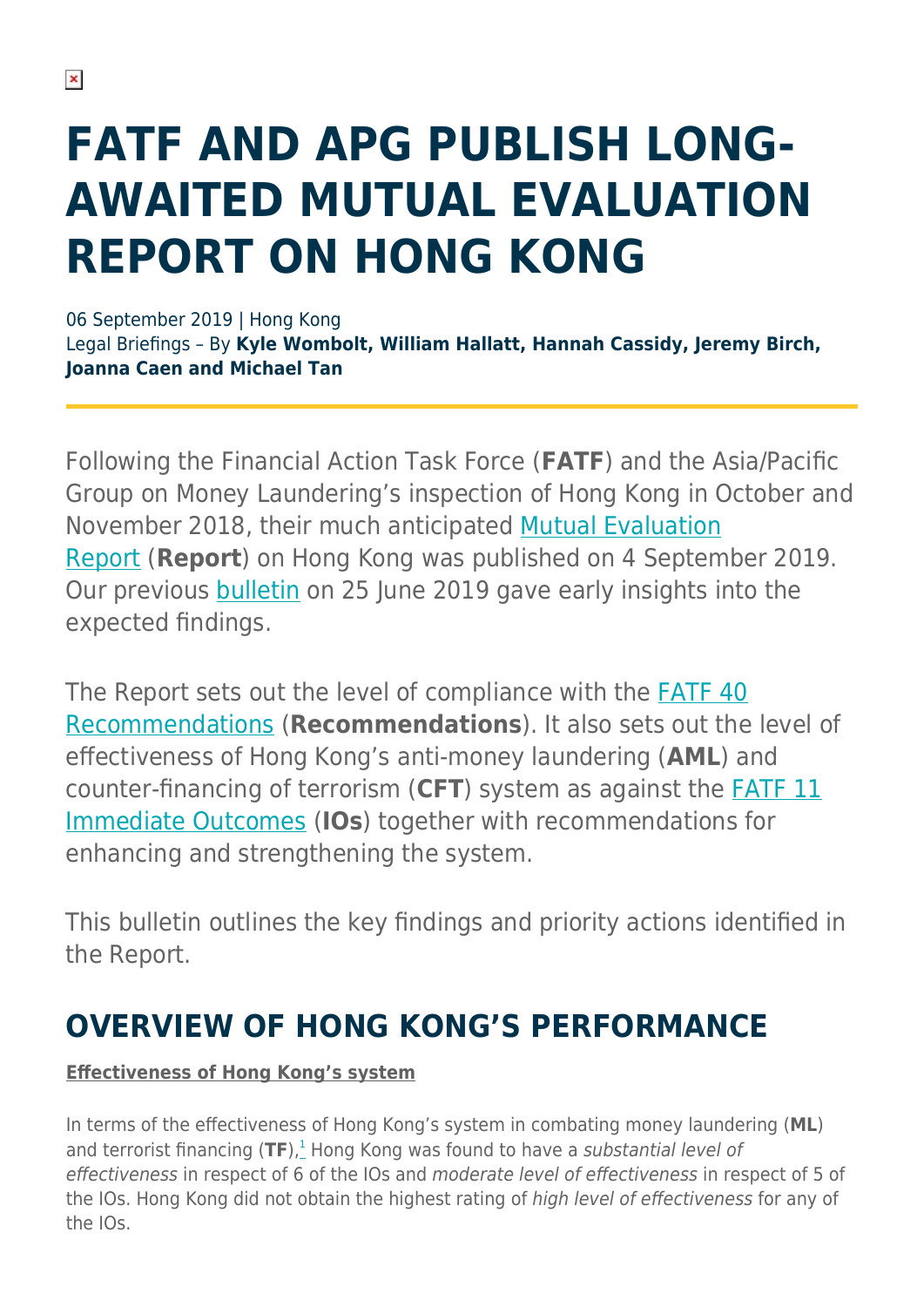| <b>Substantial level of effectiveness</b> |                                                 | <b>Moderate level of effectiveness</b> |                                             |
|-------------------------------------------|-------------------------------------------------|----------------------------------------|---------------------------------------------|
| IO.1                                      | Risk, policy and coordination                   | IO.3                                   | Supervision                                 |
| IO.2                                      | International cooperation                       | IO.4                                   | Preventive measures                         |
| IO.6                                      | Financial intelligence                          | 10.5                                   | Legal persons and arrangements              |
| 10.8                                      | Confiscation                                    | 10.7                                   | ML investigation & prosecution              |
| IO.9                                      | TF investigation & prosecution                  | 10.11                                  | Proliferation financing financial sanctions |
| 10.10                                     | TF preventive measures $\&$ financial sanctions |                                        |                                             |

#### **Compliance with the Recommendations**

Hong Kong was found to be overall compliant with the Recommendations.

Hong Kong was found to be compliant, or largely compliant with 36 of the 40 Recommendations.<sup>[2](https://www.herbertsmithfreehills.com/hsfpdf/latest-thinking/fatf-and-apg-publish-long-awaited-mutual-evaluation-report-on-hong-kong#two)</sup> However, it was only found to be partially compliant with the Recommendations concerning the following 4 areas:

| • Recommendation 12 | Politically exposed persons (PEPs)                                                   |
|---------------------|--------------------------------------------------------------------------------------|
| • Recommendation 22 | Designated non-financial Businesses and Professions (DNFBPs): Customer due diligence |
| • Recommendation 25 | Transparency and beneficial ownership of legal persons                               |
| • Recommendation 28 | Regulation and supervision of DNFBPs                                                 |

# **KEY FINDINGS**

#### **ML/TF understanding**

Hong Kong has a reasonably good level of understanding of its ML and TF risks with the banking sector rightly identified as facing the highest risk. However, the level of understanding for some other higher risk ML areas, such as ML linked to foreign tax and corruption offences, needs further deepening.

There is mixed understanding of ML/TF risks and implementation of mitigating measures in the private sector: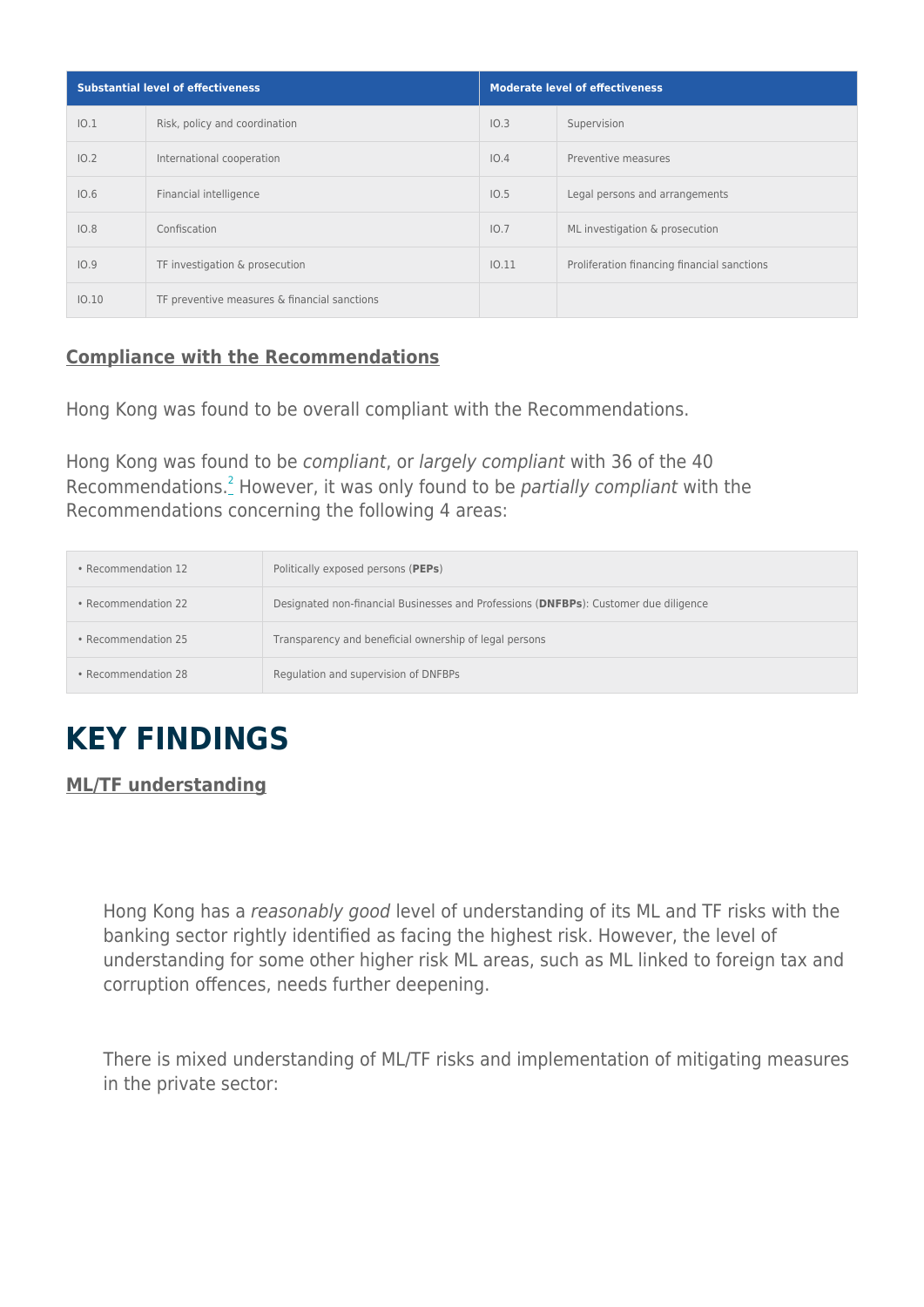large financial institutions (**FIs**) and those belonging to large international groups, as well as large international DNFBPs tend to have a stronger approach;

the understanding and appreciation of ML/TF risks and the implementation of AML/CFT measures needs improvements among the smaller FIs (particularly in the money service operators and moneylender sectors); and

a significant proportion of DNFBPs do not take a risk-based approach to mitigate their ML/TF risks, mainly as a result of a poorer understanding of their ML/TF risks.

Core supervisors, including the Hong Kong Monetary Authority (**HKMA**), the Securities and Futures Commission and the Insurance Authority, implement appropriate risk sensitive supervision. Other supervisors and self-regulatory bodies need to strengthen their risk understanding and supervisory actions. **Overall, limited sanctions have been applied against the private sector**.

#### **Investigations, prosecutions, convictions and confiscation**

Law enforcement agencies (**LEAs**) identify and initiate a significant number of ML investigations. In particular, fraud-related ML is extensively investigated as the highest risk. However, there is a marked drop in the investigation of other major ML risks such as foreign drugs, tax crimes and corruption. **However, the number of prosecutions and convictions is much lower than the number of cases investigated**.

Hong Kong demonstrates an ability to prosecute all forms of ML and has a high conviction rate. However, the low sentences imposed suggest that many ML cases pursued are at the lower end of the scale. **Also, Hong Kong has not yet prosecuted a legal person for ML**.

While confiscation is a high priority for Hong Kong, there remain minor legal gaps and there is a need to enhance the volume of outgoing international requests. The effectiveness of the recently introduced cross-border movement of currency and bearer negotiable instruments disclosure/declaration system is yet to be demonstrated.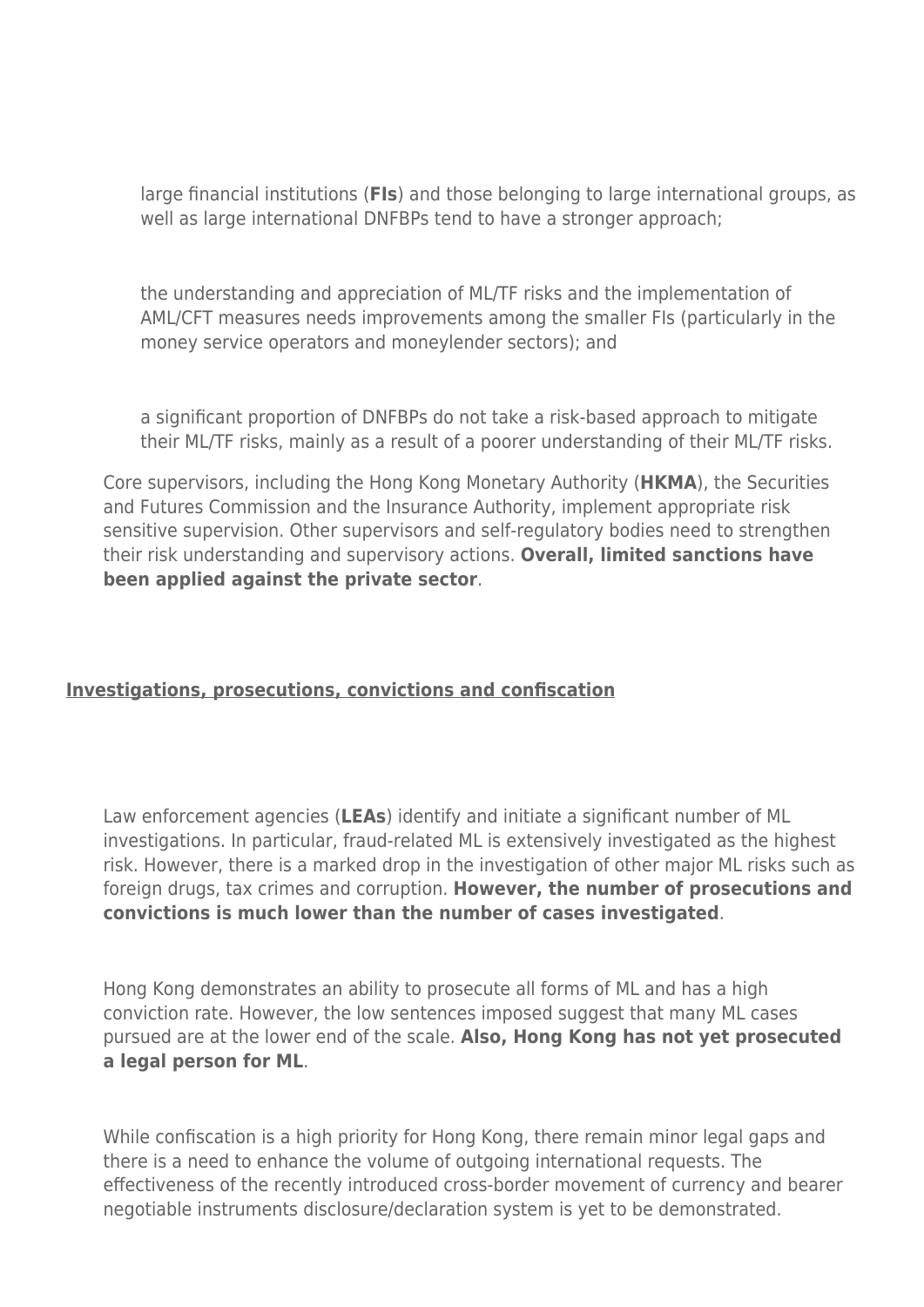#### **Legal persons**

Hong Kong's assessment of the ML/TF risks and misuse of legal persons and arrangements needs to be more comprehensive. Authorities currently rely largely on AML/CFT requirements on FIs to ensure transparency.

Recent measures to impose statutory AML/CFT requirements for trust and company service providers, and require companies to collect and maintain beneficial ownership information, will enhance transparency of beneficial ownership requirements over time. **The effectiveness of these measures is however yet to be fully demonstrated due to their recent nature.**

#### **International cooperation**

Hong Kong actively responds to formal international co-operation requests for mutual legal assistance and extradition.

#### **There remain legal impediments to formal co-operation with other parts of China.**

The low number of outgoing formal requests generally is not consistent with Hong Kong's risk profile.

#### **Terrorist and proliferation financing**

Hong Kong has a robust framework for identifying and investigating potential cases of TF. Sanctions for TF are proportionate and dissuasive.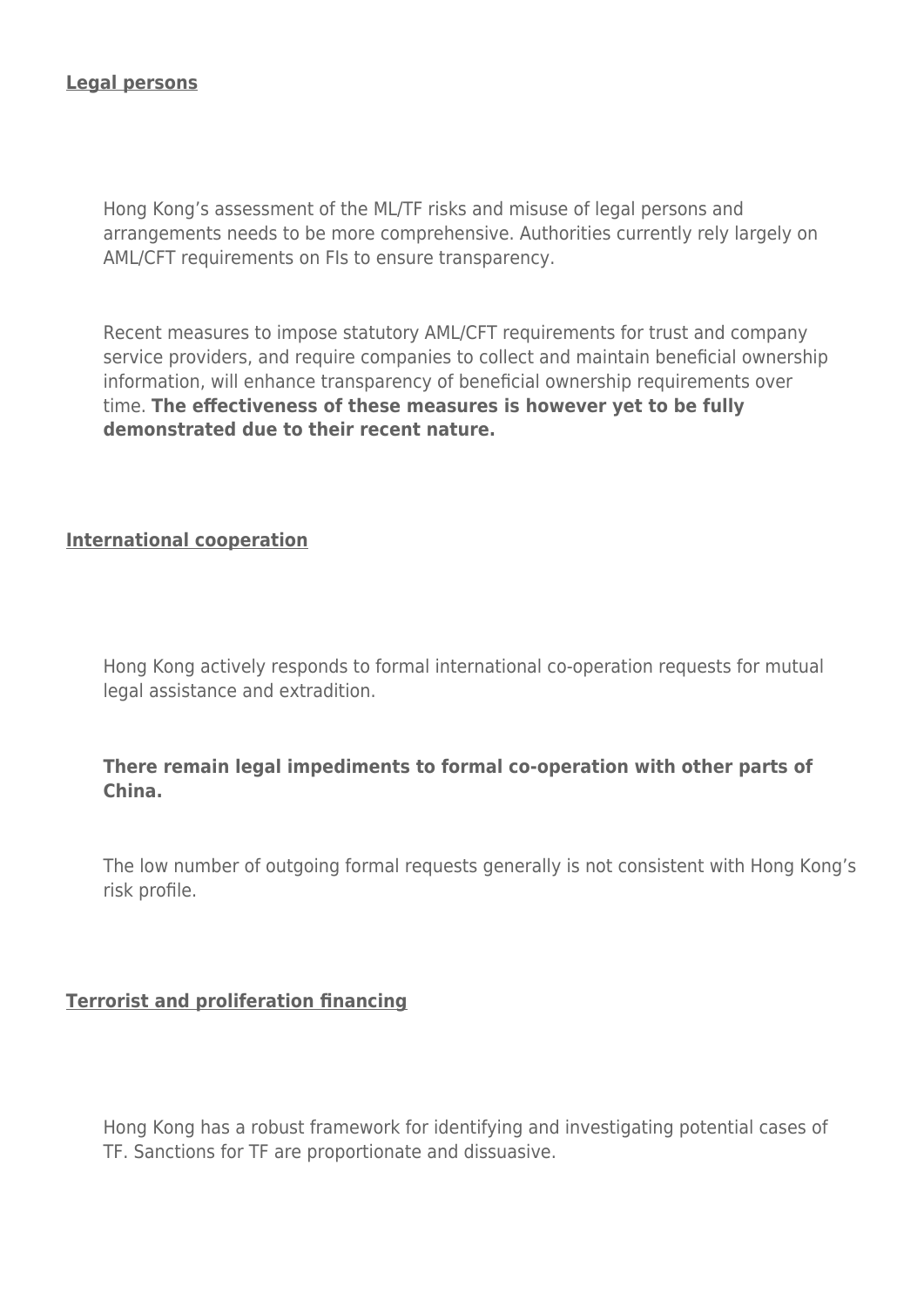Hong Kong has a sound understanding of the TF risks and vulnerabilities within its nonprofit sector, and has applied proportionate measures to mitigate the relatively higher risks faced by international non-profit organisations.

Hong Kong is currently implementing TF and proliferation financing targeted financial sanctions (**TFS**). However, these regimes have only been in place since May 2018, and there were previously delays in implementing TFS, particularly for proliferation financing TFS. Many large/international FIs and DNFBPs have demonstrated a good awareness and understanding of their TFS risks and obligations in practice, although awareness is lower with respect to proliferation financing TFS.

**Hong Kong is particularly exposed to potential proliferation financing activities, including through the misuse of legal persons, as well as financial channels**. There are concerns in relation to gaps in understanding and implementation of the proliferation financing TFS obligations among smaller entities and newly regulated sectors and in monitoring of compliance with the obligations in those sectors. No proliferation financing TFS case has so far been substantiated.

### **RECOMMENDED PRIORITY ACTIONS**

The Report outlined a significant number of recommendations aimed at strengthening the Hong Kong system.

Set out below are the recommendations that the Report identified as **priority actions** for Hong Kong to take:

continue to review and update the understanding of ML/TF risks and more closely review the ML threats arising from foreign crimes such as corruption, and tax crimes;

clearly prioritise investigating and prosecuting foreign non-fraud ML such as drugs, tax crimes and corruption;

the Customs and Excise Department, the Registrar of Moneylenders, self-regulatory bodies and other DNFBP supervisors should strengthen their understanding of ML/TF risks at the individual institution level to improve their understanding of sectoral risks and develop a robust risk-based supervisory approach;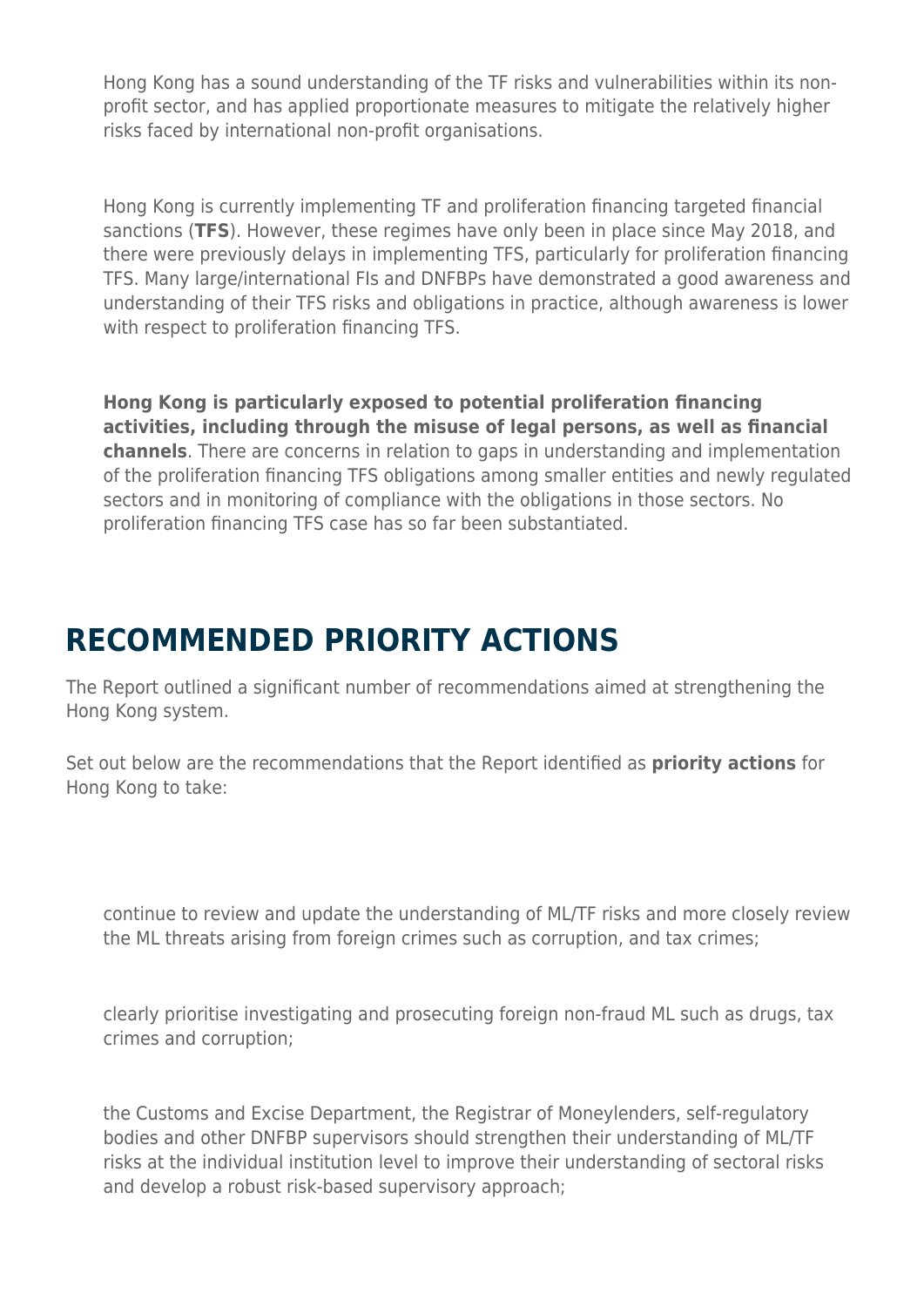supervisors and self-regulatory bodies should apply effective, proportionate and dissuasive sanctions for non-compliance with AML/CFT requirements;

take further actions to ensure that beneficial ownership information in relation to legal arrangements, especially for trusts that are not created through professional trustees, is more readily available and is accurate;

closely monitor and ensure compliance with the implementation of the new significant controller register regime, and at an appropriate point assess its effectiveness;

review and put in place the appropriate level of AML/CFT requirements for the dealers in precious metals and stones sector having regard to ML/TF risks;

close the technical gap in relation to the coverage of PEPs from other parts of China;

take further actions to deepen FIs' and DNFBPs' understanding of ML/TF risks and to strengthen AML/CFT implementation by DNFBPs and the smaller FIs (especially in the money service operators and moneylender sectors), particularly with regard to the risks posed by non-resident customers, beneficial ownership requirements, enhanced due diligence requirements in relation to foreign PEPs, and TFS requirements;

closely monitor and manage its exposure to proliferation financing by the Democratic People's Republic of Korea;

conduct targeted outreach to smaller entities in all sectors, and focus in particular on those sectors that demonstrated more systemic gaps in understanding of their TFS obligations;

pursue the identification of proliferation financing-related funds, assets and economic resources and review whether there are impediments to the identification of such assets;

follow and restrain assets that have moved to other jurisdictions and pursue the people involved, including through the use of more outgoing formal requests for mutual legal assistance, extradition and asset recovery in line with its risk profile; and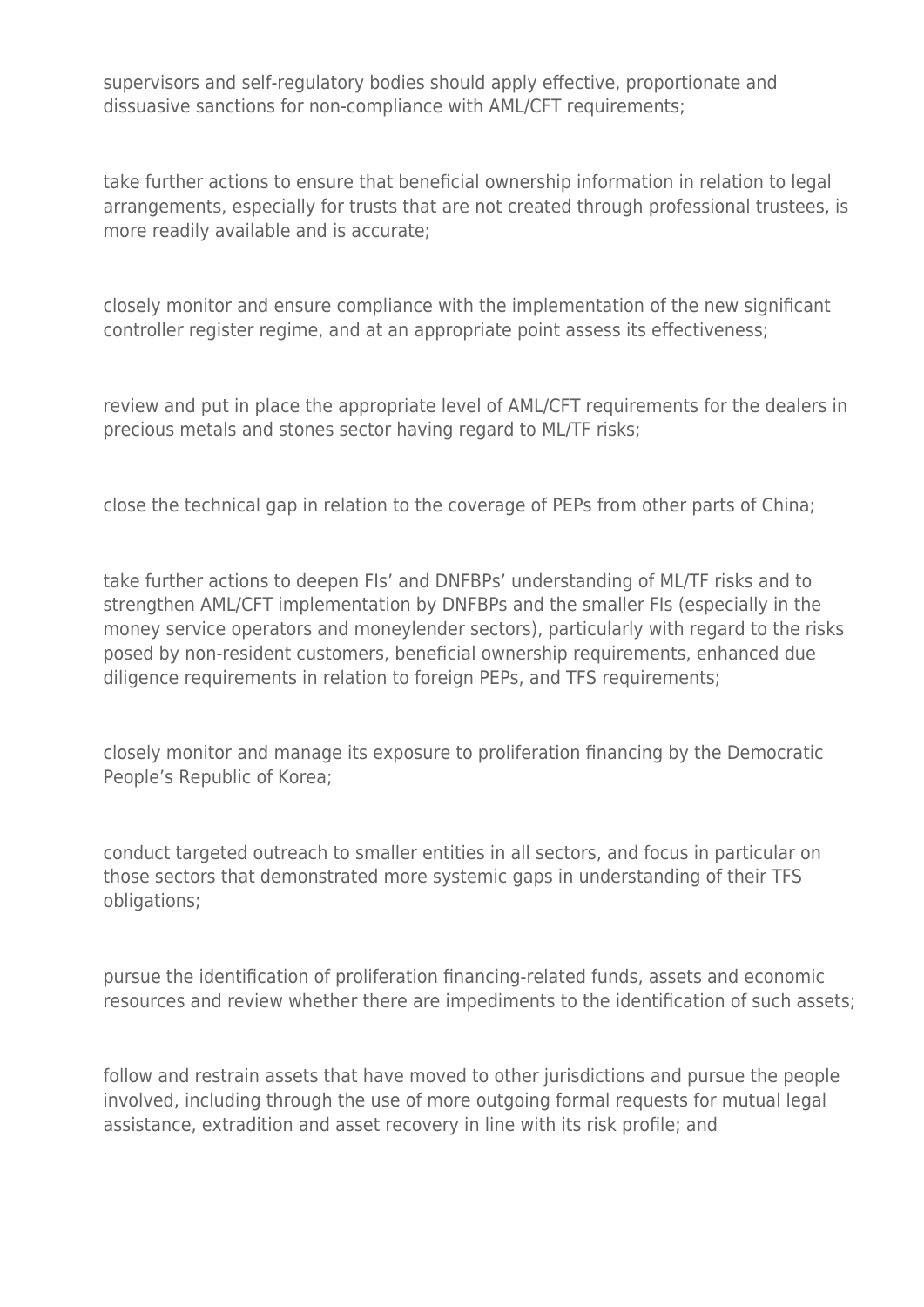explore ways to improve its ability to co-operate with other parts of China through formal means.

# **WHAT TO EXPECT NEXT**

#### **Policy and supervision**

Hong Kong is likely to see a wave of policy changes and enhancements in the wake of the Report. The Hong Kong government and the supervisors responsible for the various AML and CFT regimes in Hong Kong will no doubt be taking stock of the Report's findings in order to decide what steps to take next. Indeed the HKMA has already issued circulars to [authorised](https://www.hkma.gov.hk/media/eng/doc/key-information/guidelines-and-circular/2019/20190904e1.pdf) [institutions](https://www.hkma.gov.hk/media/eng/doc/key-information/guidelines-and-circular/2019/20190904e1.pdf) and [stored value facility licensees](https://www.hkma.gov.hk/media/eng/doc/key-information/guidelines-and-circular/2019/20190904e2.pdf) which focus on the Report and its findings. Clearly, the priority actions identified above will be top of the agenda in terms of legal and regulatory developments.

It is clear from the Report that the AML and CFT approach in relation to DNFBPs and smaller financial institutions are key areas of weakness for Hong Kong and requires significant enhancement and strengthening. The potential for the misuse of legal persons and arrangements, and proliferation financing TFS, are also areas of key concern.

#### **Enforcement**

 $\frac{1}{2}$ 

The observations regarding limited sanctions being applied against the private sector and the low number of prosecutions and convictions as compared to the number of cases investigated, may well lead to a shift towards a more aggressive enforcement policy by both LEAs and supervisors.

Furthermore, the Report's recommendation to prioritise the investigation and prosecution of foreign non-fraud ML, such as drugs, tax crimes and corruption, may lead to an expansion of the type of the cases being pursue beyond fraud-related ML.

The trend of increasing numbers of ML and TF related enforcement cases only looks set to continue.

<sup>1</sup>Effectiveness ratings can be: high, substantial, moderate, or low, level of effectiveness.

<sup>2</sup>Technical compliance ratings can be: compliant, largely compliant, partially compliant or non-compliant.